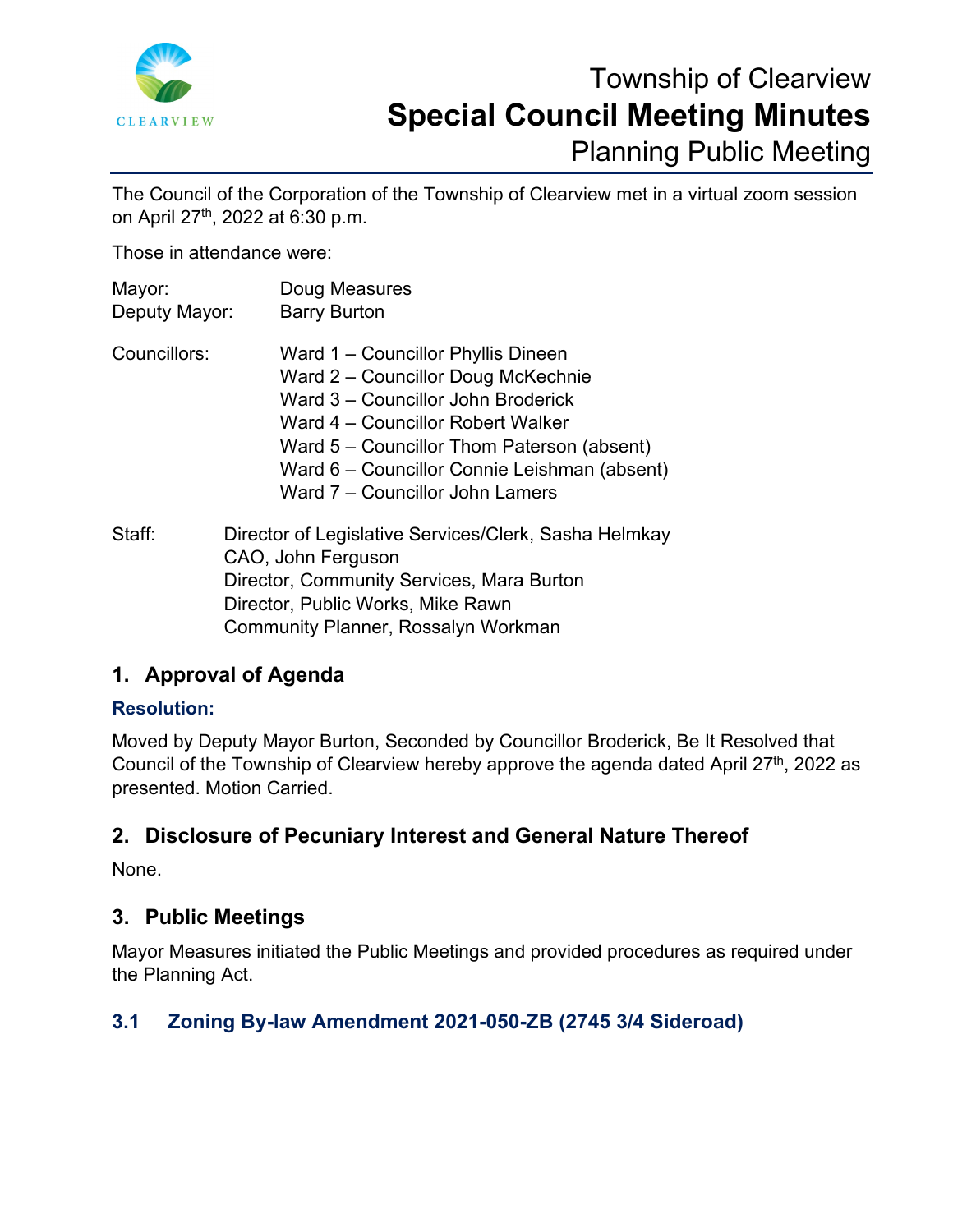#### **Township Public Meeting Presentation**

Community Planner Rossalyn Workman provided a presentation by the Township outlining the subject lands, the proposal, existing policy framework, notice and circulation, circulation map, summary of written public comments received to date, contact information and the review process.

### **Applicant's Presentation – MHBC Planning**

Brian Zeman from MHBC Planning provided a presentation on behalf of the applicant outlining the property, existing zoning and permitted uses, the proposed zoning and proposed lot creation. Mal Wensierski on behalf of Lafarge (applicant) was in attendance as well to answer any questions from the public and Council.

### **Public Participation through Zoom:**

#### **Angela McGirr – 6051 Concession 5**

- Lives at the north side of the subject property and expressed concern for frontage shortage of the proposed Lot A.
- Asked how that shortage will be addressed and how lots can be made/developed with reduced frontage that do not meet the by-law requirements

Mayor Measures opened the floor to members of Council.

#### **Councillor Lamers**

- Inquired about the pie shaped lot off the 3/4 Sideroad that is shown on the map
- Asked why Lafarge is retaining Lot C

#### **Councillor Broderick**

• Advised that Councillor Lamers asked the questions he was inquiring about

#### **Councillor McKechnie**

- Asked if a building can be constructed in the EP zone
- Inquired if the lots can be severed further under Township policies

#### **Mayor Measures**

• Asked for clarification that the proposed lots can have other out buildings (i.e. sheds) on them

Community Planner Rossalyn Workman, Brian Zeman and Mal Wensierski provided clarification on all concerns and comments.

A further report will be brought back to a future Council meeting.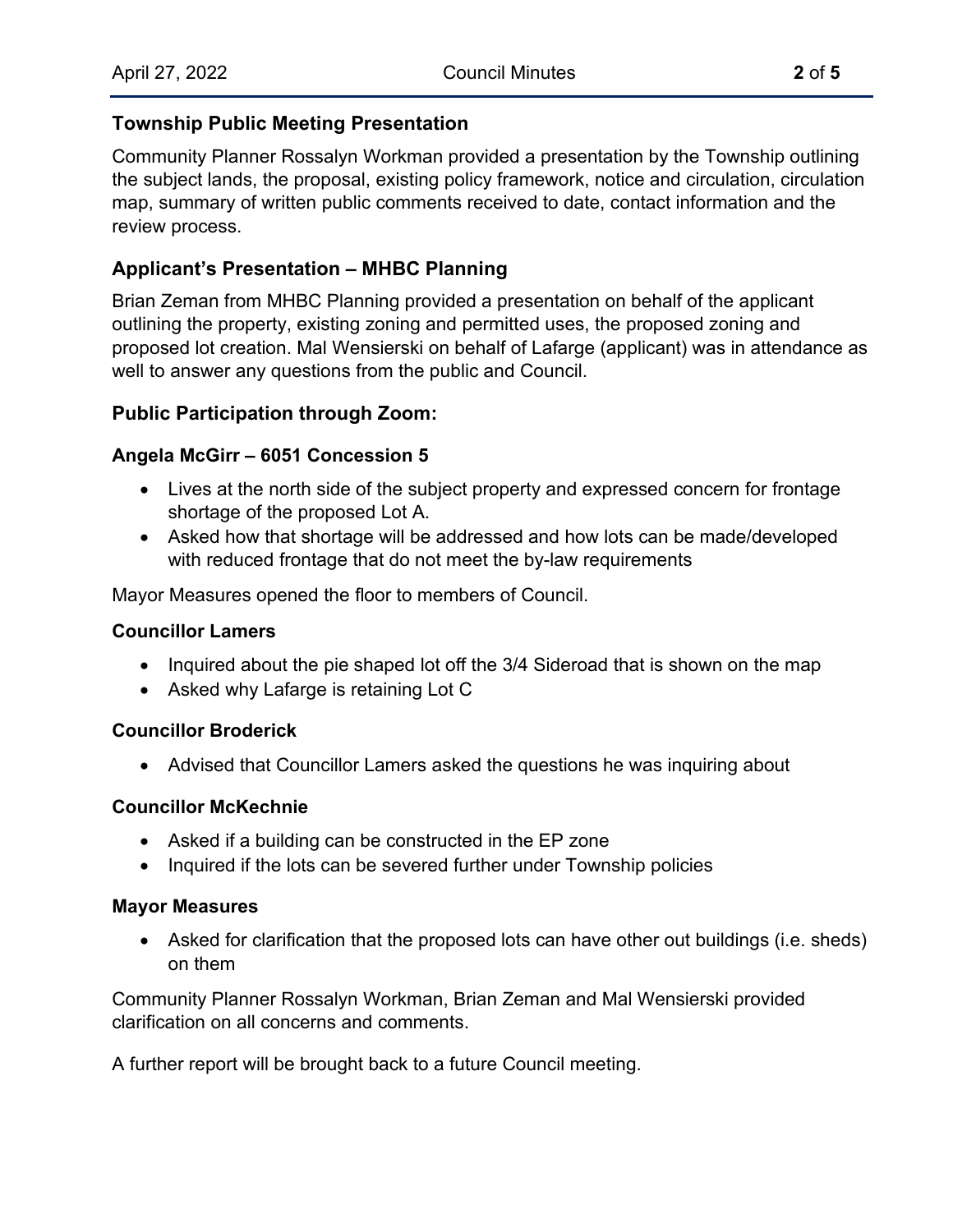As there were no further comments, Mayor Measures concluded the public meeting for File 2021-050-ZB (2745 3/4 Sideroad).

## **3.2 Zoning By-law Amendment 2022-007-ZB (35 Caroline Street West)**

#### **Township Public Meeting Presentation**

Community Planner Rossalyn Workman provided a presentation by the Township outlining the subject lands, the proposal, existing policy framework, notice and circulation, circulation map, summary of written public comments received to date, contact information and the review process.

#### **Applicant's Presentation – Celeste Phillips Planning Inc.**

Planner Celeste Phillips and Dan Hurley from Tatham Engineering provided a presentation on behalf of the applicant outlining the property location through a context map and aerial photo, concept plan, artist's rendering of the proposed development, proposed zoning bylaw amendment, supporting documentation, and the site servicing and drainage plans. The applicant James Massie was in attendance as well to answer any questions from the public and Council.

### **Public Participation through Zoom:**

#### **Rob Walkowiak – 38 Caroline Street**

- Lives across the street from the subject property and supports the proposal for additional residential units
- Great use to convert the old school property
- Expressed that strong communities are created with different housing types

Mayor Measures opened the floor to members of Council.

#### **Councillor Broderick**

• In the artist rendering the bell tower appears to be retained, asked if it will be retrofitted to an observation deck

#### **Councillor Walker**

• With the parking proposed to be at the back, asked if there was any thought given to use the 3 lots instead of 4 and have parking at the east side with green space in the back

#### **Councillor McKechnie**

- Asked if the area has ever flooded in the past
- Saw that there is only one accessible parking space proposed is that enough?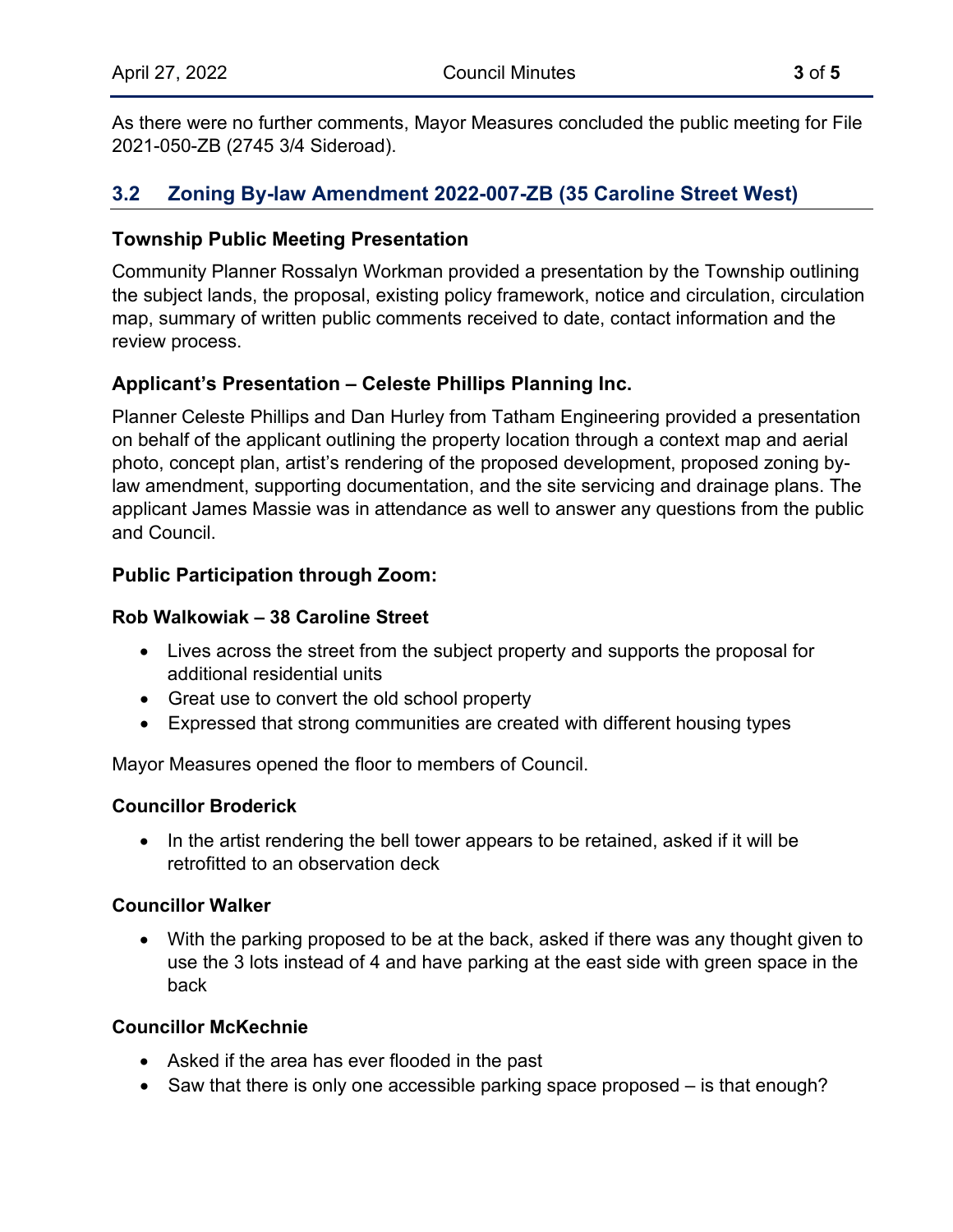- On the artist rendering lot 4 shows 3 buildings asked if there will only be one house
- Asked if consideration has been made for affordable housing price points
- Will the parking area be entirely enclosed?

#### **Councillor Lamers**

• Asked if the development has prior applications submitted for water/sewer allocations

#### **Mayor Measures**

- Asked if the owners would consider installation of solar panels on top of the parking roof
- From the parking roof, asked if there would be a rainwater collector so there isn't runoff onto neighbouring properties
- For the 3 lots to the west, asked about backyard drainage and sump pumps and will the water drain out to Collingwood Street

Community Planner Rossalyn Workman, Celeste Phillips, Dan Hurley and James Massie provided clarification on all concerns and comments.

A further report will be brought back to a future Council meeting.

As there were no further comments, Mayor Measures concluded the public meeting for File 2022-007-ZB (35 Caroline Street West).

# **4. By-Law to Confirm Proceedings of Council Meeting**

### **Resolution:**

Moved by Councillor Broderick, Seconded by Councillor Walker, Be It Resolved that By-Law 22-29, being a by-law to confirm the proceedings of the April 27, 2022 Council Meeting, be presented and read a first, second and third time and finally passed this 27<sup>th</sup> day of April, 2022. Motion Carried.

# **5. Motion to Adjourn**

### **Resolution:**

Moved by Deputy Mayor Burton, Seconded by Councillor Dineen, Be It Resolved, that the Council Meeting be adjourned at 7:55 p.m. Motion Carried.